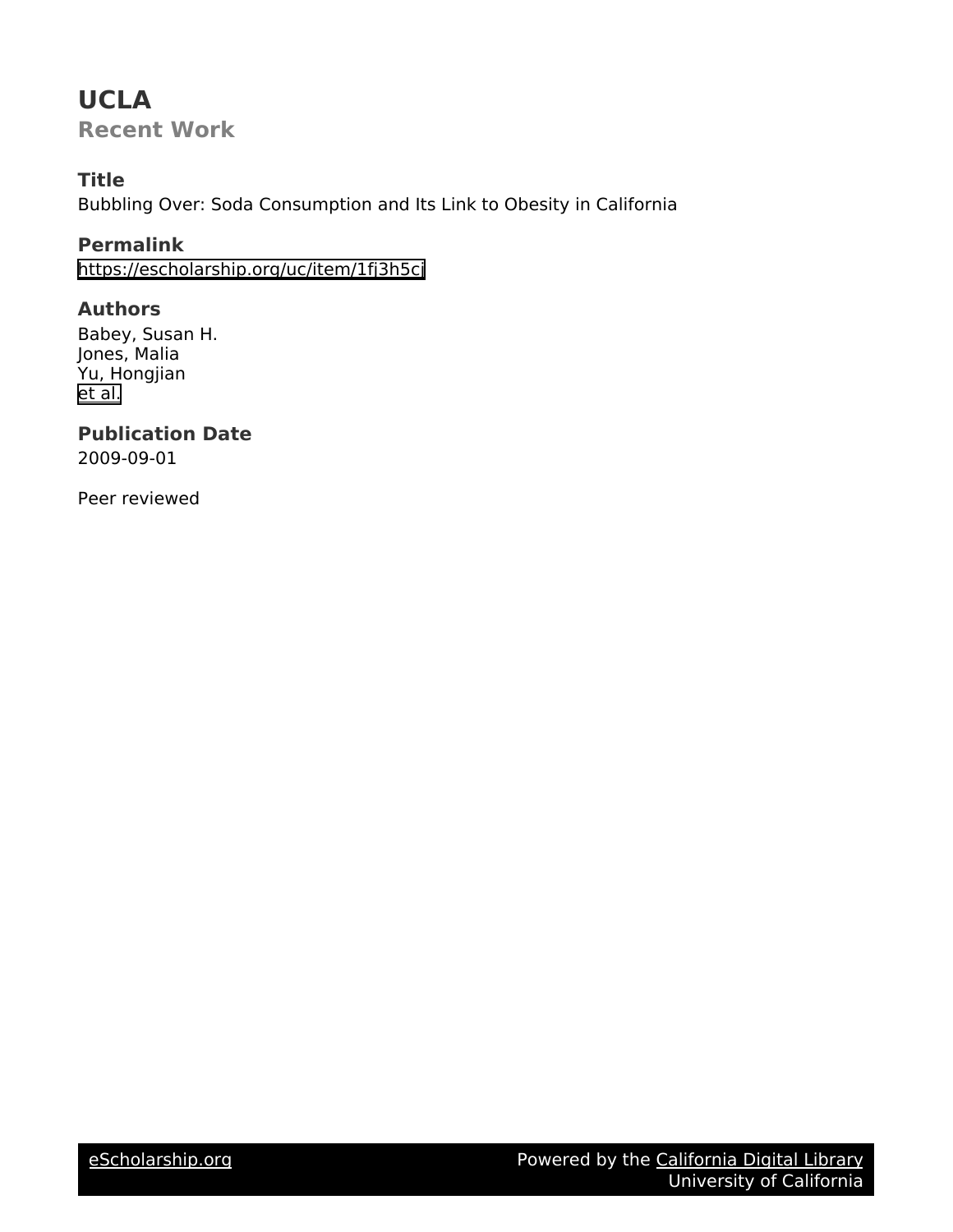September 2009

# Bubbling Over: Soda Consumption and Its Link to Obesity in California

Susan H. Babey, Malia Jones, Hongjian Yu and Harold Goldstein

n California, 62% of adolescents ages 12-17 and 41% of children ages 2-11 drink at least one soda or other sweetened beverage every day. In addition, 24% of adults drink at least one soda or other sweetened beverage on an average day. Adults who drink soda occasionally n California, 62% of adolescents ages 12-17 and 41% of children ages 2-11 drink at least<br>one soda or other sweetened beverage every day. In addition, 24% of adults drink at least<br>one soda or other sweetened beverage on an more sodas per day are 27% more likely to be overweight or obese than adults who do not drink soda, even when adjusting for poverty status and race/ethnicity.

This policy brief, produced collaboratively by the California Center for Public Health Advocacy and the UCLA Center for Health Policy Research, examines soda consumption in California by cities and counties using data from the 2005 California Health Interview Survey (CHIS 2005). In addition, the brief investigates whether there is an association between soda consumption and the prevalence of overweight and obesity.

There are major differences in soda consumption rates by geographic area in California, suggesting that social and environmental factors affect the consumption of soda. Also, the prevalence of overweight and obesity is higher among those who drink one or more sodas or other sweetened beverages every day than among those who do not consume these soft drinks. Establishing public policies that focus on reducing soda consumption could contribute to reversing California's increasing overweight and obesity problem.



This policy brief was developed in collaboration with the California Center for Public Health Advocacy

# Background

The prevalence of overweight and obesity has increased dramatically in both adults and children in the last three decades in the United States. In the 1970s, about 15% of adults were obese and by 2004 the rate had climbed to 32%.1 Although the prevalence of overweight among children is lower than among adults, the rates among children and adolescents have increased considerably more. The prevalence of overweight and obesity nearly tripled among 12-19 year olds and more than quadrupled among 6-11 year olds in the last three decades.

In California, 21% of adults are currently obese and an additional 35% are overweight. Among adolescents, 14% are obese and another 16% are overweight.<sup>2</sup> Similar to national trends, the trend in California is toward increasing weight in both adults and adolescents.<sup>3</sup> Each year in California, overweight and obesity cost families, employers, the health care industry and the government \$21 billion.<sup>4</sup> California spends more public and private money on the health consequences of obesity than any other state.<sup>5</sup>

Overweight and obesity are associated with serious health risks. In children and adolescents, overweight and obesity are associated with increased risk for cardiovascular disease indicators including

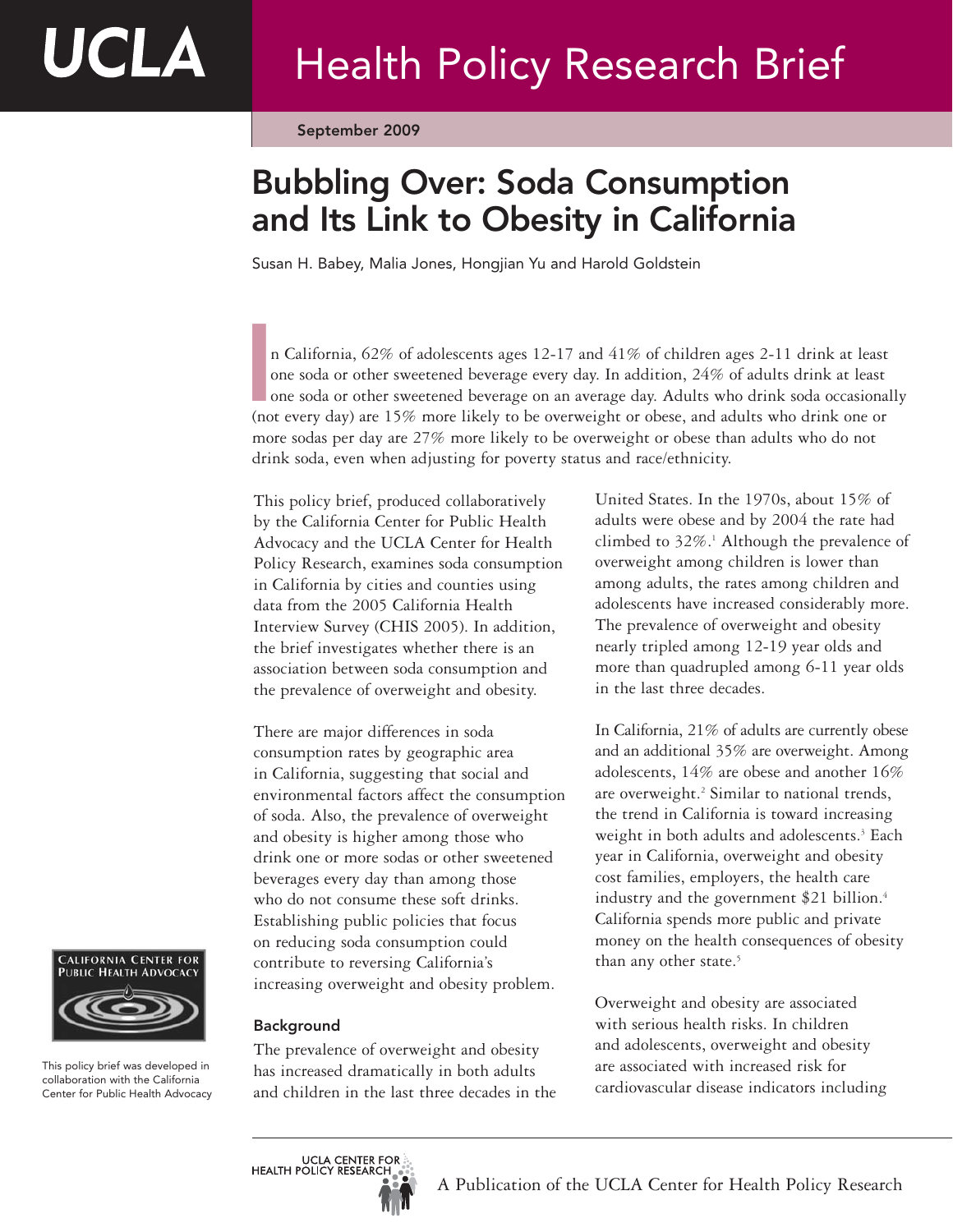high total cholesterol, high blood pressure, and high fasting insulin, an early indicator of diabetes risk. <sup>6</sup> In addition, overweight children and adolescents are more likely to be overweight or obese as adults. <sup>7</sup> In adults, overweight and obesity are associated with increased risk for diabetes, heart disease, stroke, some types of cancer and premature death.<sup>1, 8, 9</sup>

Drinking sweetened beverages such as soda and fruit drinks that have added caloric sweeteners (e.g., sucrose, high fructose corn syrup) is one marker of a poor diet, and is associated with overweight and obesity in people of all ages.10-13 A number of studies have found that greater consumption of sweetened beverages is associated with overweight and obesity among both adults and children.12-19 In addition, randomized controlled trials that examine the impact of reducing intake of sweetened beverages on weight indicate that reducing consumption of soda and other sweetened drinks leads to reductions in overweight and obesity.20, 21 Among adults, drinking soda is also associated with increased risk for type 2 diabetes.<sup>13</sup>

Moreover, drinking sweetened beverages has increased, and it is now more common than ever, particularly among adolescents.<sup>22</sup> Between 1977 and 2002 Americans increased their calorie intake from soft drinks by 228%.23 Portion sizes have also increased from an average serving size of 6.5 fl oz (88 calories) in the 1950s, to 12 fl oz (150 calories), 20 fl oz (266 calories), and even larger portion sizes common today.<sup>24-26</sup> The average serving size of soft drinks in fast food restaurants in 2002 was 23 fl oz (299 calories), with some chains now commonly selling soft drinks in 32 to 64 fl oz portions (416 to 832 calories, respectively).27 Sweetened beverages are a significant contributor to total caloric intake, especially for children and adolescents, and they lack the nutrients our bodies need.<sup>24, 26, 28</sup> Additionally, eating habits established in childhood are important determinants of eating habits as adults.<sup>29, 30</sup>

### Soda Consumption in California

Drinking sweetened beverages is common among California adults, adolescents and children. Data from CHIS 2005 show that nearly one out of four adults (24%) drink at least one soda every day—6.4 million California adults—and 36% drink soda occasionally, but not every day. Forty percent of adults report not drinking soda at all. In addition, 41% of children ages 2-11 drink at least one soda every day, nearly 2.2 million children in all. The rates of soda consumption among adolescents are much higher than among adults or children. More than 62% of adolescents ages 12-17—over two million teens—drink soda every day, including 13% (over 400,000) who drink three or more sodas every day. California adolescents drink 1.2 sodas per day on average. Conservatively assuming one soda is a 12-ounce can which contains 10 teaspoons of sugar, the average California adolescent consumes the equivalent of 39 pounds of sugar each year from soda and other sweetened beverages.

# Soda Consumption Associated with Higher Prevalence of Overweight and Obesity

In California, 56% of adults and 30% of adolescents are either overweight or obese. The prevalence of overweight and obesity is higher among adults and adolescents who drink soda than among those who don't.

For both adults and adolescents, rates of overweight and obesity are 18% higher among those who drink one or more sodas every day compared to those who do not drink soda. Among adults, 62% of those who drink one or more sodas daily are either overweight or obese compared to 52% of adults who do not drink soda. Among adolescents, 32% of those who consume at least one soda per day are either overweight or obese, while 27% of those who consume no sodas on a typical day are either overweight or obese.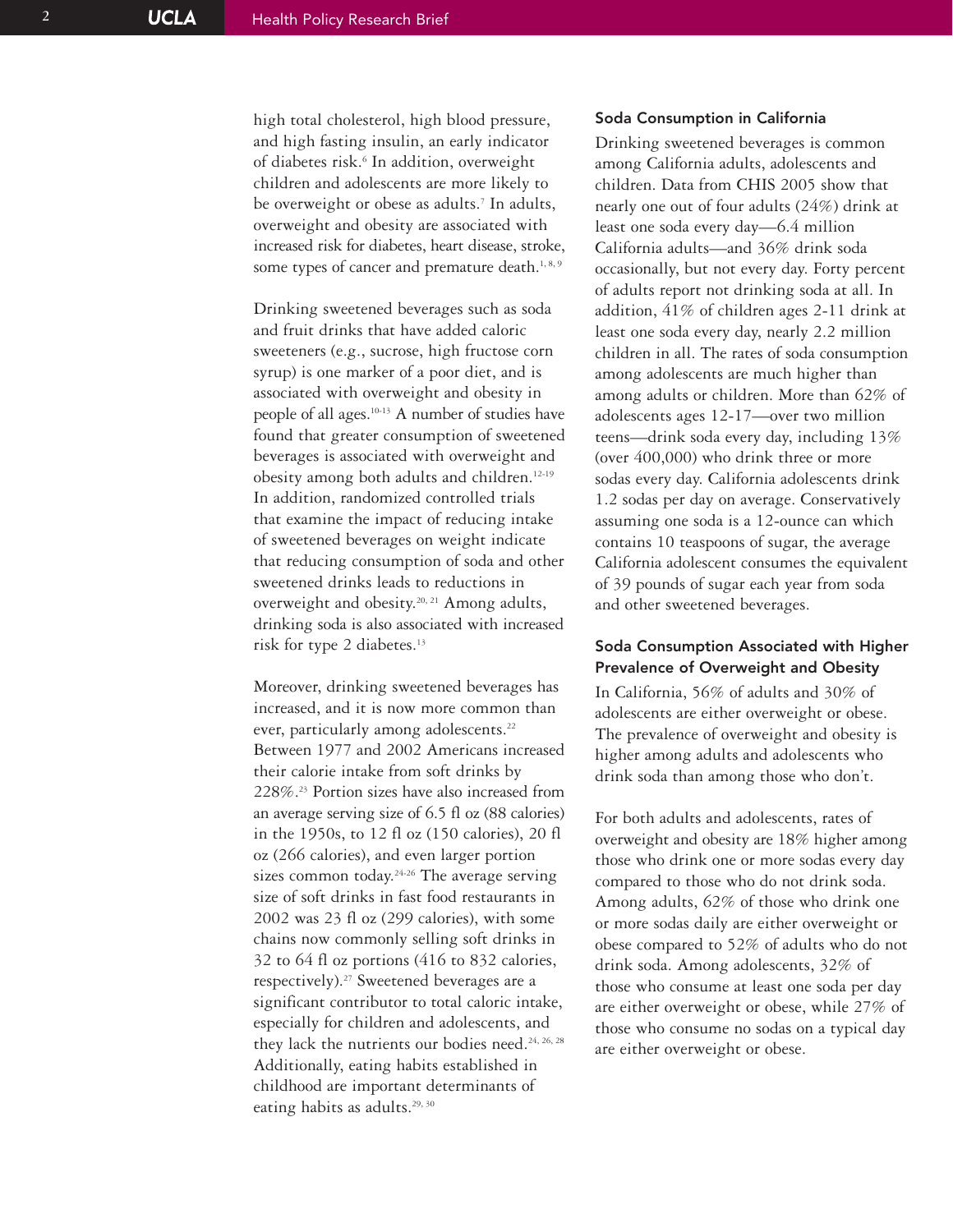Soda consumption is associated with poverty and race/ethnicity; lower income people and people of color tend to drink more soda.<sup>31</sup> These same groups also tend to be at higher risk for overweight and obesity. However, in our analysis of California adults, the association between soda consumption and overweight or obesity was independent of poverty status and race/ethnicity. Adults who drink soda occasionally (not every day) are 15% more likely to be overweight or obese, and adults who drink one or more sodas per day are 27% more likely to be overweight or obese than adults who do not drink soda, even when adjusting for poverty status and race/ethnicity (Exhibit 1).

Among adolescents, the association between soda consumption and overweight is not independent of poverty status and race/ethnicity. This may be partially due to the relatively small sample size for adolescents compared to adults. Compared to white adolescents, African-American and Latino adolescents are more likely to consume soda daily, while Asian adolescents are less likely. Adolescents from lower-income families are more likely to drink soda every day compared to adolescents from higher-income families.

# Soda Consumption Varies from Place to Place in California

Trends in soda consumption and obesity may be influenced by social and environmental factors. For example, the food environment, including the presence of fast-food outlets, convenience stores, grocery stores and other food vendors, has an impact on health and dietary choices of the local population.<sup>32-34</sup> A recent study by the California Center for Public Health Advocacy showed that California has more than four times as many fast-food restaurants and convenience stores as grocery stores and produce vendors—suggesting that Californians have greater access to foods with lower nutritional values than to healthier foods.35 Moreover, this food environment has been linked to the prevalence of obesity and diabetes among California adults.<sup>32</sup>

Increased Likelihood of Being Overweight Factor Exhibit 1 or Obese for Those Who Drink Sodas Compared to Those Who Do Not, Adjusted for Race/Ethnicity and Income, Adults Age 18 and Over, California, 2005



Consumption of Sweetened Beverages

Source: 2005 California Health Interview Survey

At the same time, soda consumption is associated with the use of fast-food restaurants among adolescents, and there is wide variation in the relative availability of fastfood restaurants in California communities.<sup>32,</sup> 36, 37

Findings from CHIS 2005 show that there are major geographic differences in soda consumption in California (Exhibit 2). The percent of children drinking at least one soda each day ranges from 18% in Marin County to 61% in Imperial County. Among adolescents, the percent drinking one or more sodas each day ranges from 39% in Mendocino County to 78% in San Joaquin County. Among adults, the percent drinking one or more sodas each day ranges from just  $11\%$ in Marin County to 39% in Kings County.

Soda consumption also varies considerably among cities and census designated places (Exhibit 3). Among children and adolescents ages 2-17, the percent drinking at least one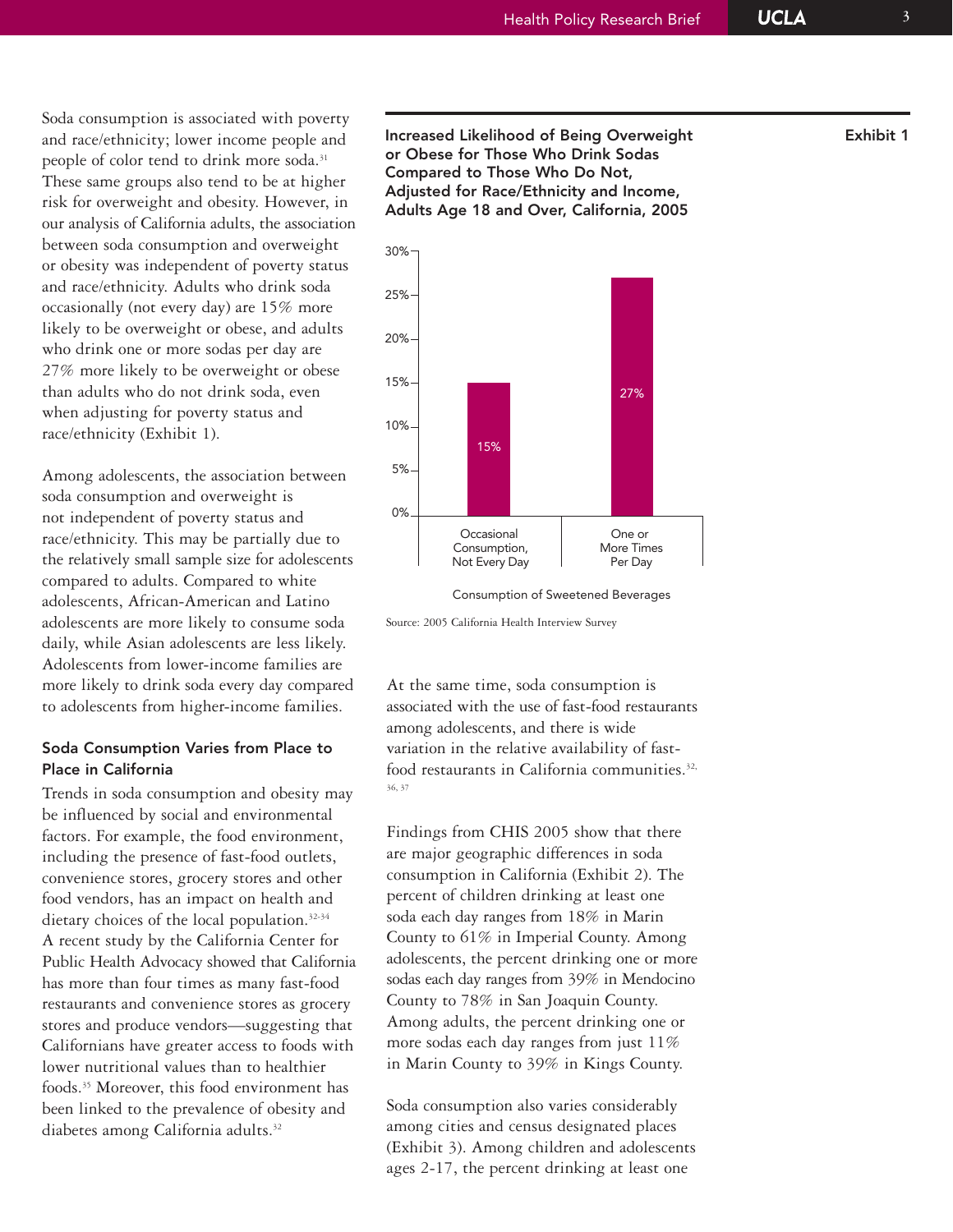Exhibit 2 **Percent Drinking One or More Sodas per Day by County or County Group, Children,** Adolescents and Adults, California, 2005

|                                                                | Children<br><b>Ages 2-11</b>     | <b>Adolescents</b><br>Ages 12-17 | <b>Adults</b><br>Age 18 and Over |
|----------------------------------------------------------------|----------------------------------|----------------------------------|----------------------------------|
|                                                                | One or<br><b>More Sodas</b><br>% | One or<br>More Sodas<br>%        | One or<br><b>More Sodas</b><br>% |
| California                                                     | 41.2                             | 62.2                             | 24.3                             |
| Alameda                                                        | 31.0                             | 58.9                             | 17.4                             |
| <b>Butte</b>                                                   | 30.4                             | 61.8                             | 20.3                             |
| Contra Costa                                                   | 40.7                             | 47.2                             | 21.2                             |
| Del Norte, Siskiyou, Lassen, Trinity,<br>Modoc, Plumas, Sierra | 24.5                             | 63.0                             | 20.8                             |
| El Dorado                                                      | 31.8                             | 55.3                             | 21.6                             |
| Fresno                                                         | 53.1                             | 68.7                             | 35.0                             |
| Humboldt                                                       | 33.2                             | 50.3                             | 16.4                             |
| Imperial                                                       | 60.7                             | 61.2                             | 36.4                             |
| Kern                                                           | 55.0                             | 67.2                             | 36.6                             |
| Kings                                                          | 57.2                             | 57.7                             | 39.1                             |
| Lake                                                           | 31.6                             | 62.8                             | 30.1                             |
| Los Angeles                                                    | 44.3                             | 64.9                             | 25.5                             |
| Madera                                                         | 39.9                             | 75.3                             | 37.4                             |
| Marin                                                          | 18.4                             | 41.3                             | 10.6                             |
| Mendocino                                                      | 38.1                             | 39.0                             | 18.8                             |
| Merced                                                         | 55.4                             | $\star$                          | 32.7                             |
| Monterey                                                       | 32.8                             | 58.1                             | 27.1                             |
| Napa                                                           | 41.5                             | 56.8                             | 27.3                             |
| Nevada                                                         | 25.6                             | 40.9                             | 17.5                             |
| Orange                                                         | 36.9                             | 56.4                             | 23.4                             |
| Placer                                                         | 31.5                             | 66.2                             | 18.4                             |
| Riverside                                                      | 40.6                             | 69.5                             | 29.5                             |
| Sacramento                                                     | 35.4                             | 55.5                             | 23.6                             |
| San Benito                                                     | 26.4                             | 58.9                             | 25.6                             |
| San Bernardino                                                 | 49.6                             | 68.5                             | 29.6                             |
| San Diego                                                      | 34.8                             | 63.1                             | 21.1                             |
| San Francisco                                                  | 21.5                             | 42.1                             | 10.9                             |
| San Joaquin                                                    | 44.2                             | 77.8                             | 26.6                             |
| San Luis Obispo                                                | 41.7                             | 66.8                             | 18.3                             |
| San Mateo                                                      | 32.5                             | 50.1                             | 14.4                             |
| Santa Barbara                                                  | 39.8                             | 53.8                             | 19.0                             |
| Santa Clara                                                    | 40.9                             | 48.2                             | 21.1                             |
| Santa Cruz                                                     | 41.4                             | 56.0                             | 15.5                             |
| Shasta                                                         | 32.0                             | 60.0                             | 27.5                             |
| Solano                                                         | 45.2                             | 58.7                             | 26.1                             |
| Sonoma                                                         | 42.0                             | 60.7                             | 20.7                             |
| Stanislaus                                                     | 47.5                             | $\star$                          | 34.3                             |
| Sutter                                                         | 44.5                             | $\star$                          | 29.2                             |
| Tehama, Glenn, Colusa                                          | 36.8                             | $\star$                          | 30.1                             |
| Tuolumne, Calaveras, Amador,                                   |                                  |                                  |                                  |
| Inyo, Mariposa, Mono, Alpine                                   | 35.0                             | $\star$                          | 17.3                             |
| Tulare                                                         | 44.2                             | 71.0                             | 36.1                             |
| Ventura                                                        | 39.0                             | 60.4                             | 24.8                             |
| Yolo                                                           | 37.3                             | 62.4                             | 13.9                             |
| Yuba                                                           | 50.5                             | 62.9                             | 30.9                             |
|                                                                |                                  |                                  |                                  |

## Note:

\* Indicates the estimate was not statistically reliable. Not all differences between rates are statistically significant. The 95% confidence intervals are available at: *http://www.healthpolicy.ucla.edu/ soda\_consumption.html*

Source: 2005 California Health Interview Survey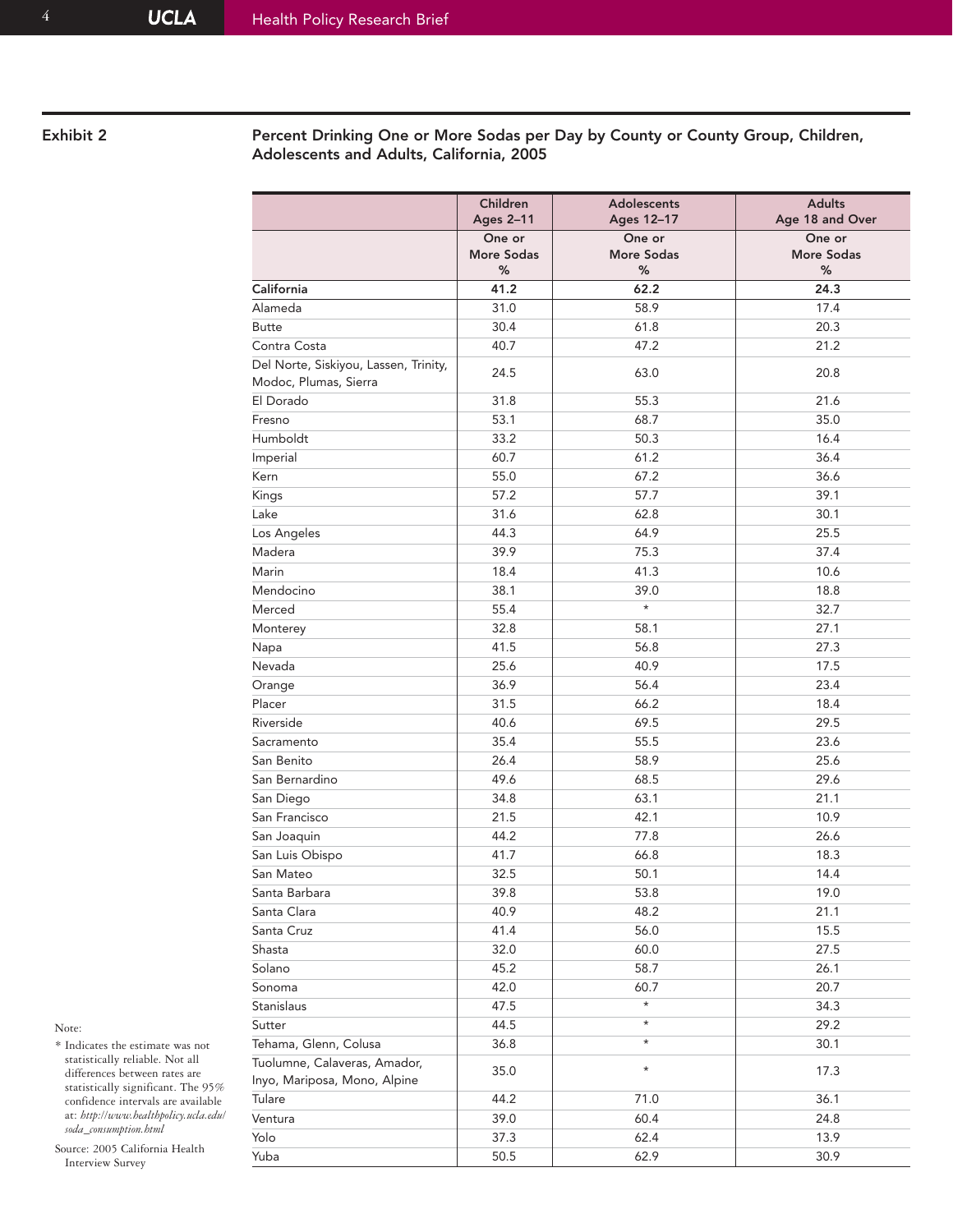# Percent Drinking One or More Sodas per Day by Cities and Census Designated Places, Exhibit 3 California, 2005

|                     | Children and<br><b>Adolescents</b><br>Ages 2-17<br>% | <b>Adults</b><br>Age 18<br>and Over<br>% |                            | Children and<br><b>Adolescents</b><br><b>Ages 2-17</b><br>% | <b>Adults</b><br>Age 18<br>and Over<br>% |
|---------------------|------------------------------------------------------|------------------------------------------|----------------------------|-------------------------------------------------------------|------------------------------------------|
| California          | 49.4                                                 | 24.3                                     | Mission Viejo              | 43.3                                                        | 18.0                                     |
| Anaheim             | 45.4                                                 | 26.5                                     | Modesto                    | 57.0                                                        | 31.8                                     |
| Antioch             | 44.8                                                 | 21.9                                     | Moreno Valley              | 55.4                                                        | 33.7                                     |
| <b>Bakersfield</b>  | 60.1                                                 | 33.9                                     | Murrieta                   | 49.7                                                        | 26.5                                     |
| <b>Baldwin Park</b> | 52.2                                                 | 29.0                                     | Norwalk                    | 51.5                                                        | 31.0                                     |
| Bellflower          | 51.3                                                 | 30.9                                     | Oakland                    | 44.1                                                        | 20.6                                     |
| <b>Buena Park</b>   | 44.0                                                 | 24.5                                     | Oceanside                  | 47.7                                                        | 20.8                                     |
| <b>Burbank</b>      | 48.3                                                 | 19.6                                     | Ontario                    | 57.7                                                        | 32.9                                     |
| Carlsbad            | 43.5                                                 | 16.3                                     | Orange                     | 46.0                                                        | 22.6                                     |
| Carson              | 52.7                                                 | 25.0                                     | Oxnard                     | 50.6                                                        | 30.0                                     |
| Chino               | 56.3                                                 | 31.2                                     | Palmdale                   | 54.9                                                        | 32.1                                     |
| Chino Hills         | 52.4                                                 | 22.2                                     | Pasadena                   | 54.2                                                        | 22.9                                     |
| Chula Vista         | 46.2                                                 | 23.1                                     | Pomona                     | 56.6                                                        | 29.5                                     |
| Citrus Heights      | 39.4                                                 | 21.9                                     | Rancho Cucamonga           | 54.6                                                        | 26.0                                     |
| Clovis              | 53.8                                                 | 27.0                                     | Redding                    | 44.2                                                        | 25.3                                     |
| Compton             | 54.7                                                 | 33.2                                     | Rialto                     | 59.4                                                        | 32.8                                     |
| Concord             | 44.2                                                 | 21.5                                     | Richmond                   | 46.1                                                        | 28.4                                     |
| Corona              | 50.7                                                 | 29.6                                     | Riverside                  | 49.8                                                        | 31.7                                     |
| Costa Mesa          | 43.5                                                 | 25.0                                     | Roseville                  | 43.6                                                        | 16.4                                     |
| Daly City           | 38.3                                                 | 13.7                                     | Sacramento                 | 44.3                                                        | 25.4                                     |
| Downey              | 51.4                                                 | 29.6                                     | Salinas                    | 46.9                                                        | 28.9                                     |
| East Los Angeles *  | 53.3                                                 | 38.4                                     | San Bernardino             | 58.6                                                        | 32.7                                     |
| El Cajon            | 47.6                                                 | 22.2                                     | San Buenaventura (Ventura) | 46.6                                                        | 22.3                                     |
| El Monte            | 51.8                                                 | 29.2                                     | San Diego                  | 46.2                                                        | 22.8                                     |
| Elk Grove *         | 43.3                                                 | 21.2                                     | San Francisco              | 36.9                                                        | 11.5                                     |
| Escondido           | 48.1                                                 | 22.6                                     | San Jose                   | 42.8                                                        | 21.7                                     |
| Fairfield           | 47.0                                                 | 26.5                                     | Santa Ana                  | 47.3                                                        | 33.2                                     |
| Florence-Graham *   | 54.2                                                 | 36.5                                     | Santa Clara                | 40.6                                                        | 19.2                                     |
| Fontana             | 57.5                                                 | 31.9                                     | Santa Clarita              | 49.9                                                        | 20.6                                     |
| Fremont             | 38.0                                                 | 14.1                                     | Santa Maria                | 48.3                                                        | 24.1                                     |
| Fresno              | 57.4                                                 | 33.5                                     | Santa Rosa                 | 45.4                                                        | 19.7                                     |
| Fullerton           | 44.0                                                 | 23.6                                     | Simi Valley                | 44.0                                                        | 20.5                                     |
| Garden Grove        | 43.9                                                 | 24.0                                     | Southgate                  | 52.9                                                        | 36.8                                     |
| Glendale            | 47.6                                                 | 19.6                                     | Stockton                   | 57.3                                                        | 28.1                                     |
| Hawthorne           | 53.2                                                 | 31.4                                     | Sunnyvale                  | 39.8                                                        | 18.7                                     |
| Hayward             | 41.3                                                 | 18.4                                     | Temecula                   | 47.8                                                        | 28.2                                     |
| Hesperia            | 55.5                                                 | 27.2                                     | Thousand Oaks              | 43.8                                                        | 19.8                                     |
| Huntington Beach    | 40.7                                                 | 20.7                                     | Torrance                   | 46.0                                                        | 18.9                                     |
| Indio               | 55.6                                                 | 37.5                                     | Tracy                      | 56.9                                                        | 24.9                                     |
| Inglewood           | 55.0                                                 | 32.6                                     | Vacaville                  | 45.4                                                        | 25.4                                     |
| Irvine              | 43.6                                                 | 19.5                                     | Vallejo                    | 48.8                                                        | 25.7                                     |
| Lancaster           | 54.8                                                 | 30.7                                     | Victorville                | 57.0                                                        | 29.2                                     |
| Livermore           | 41.1                                                 | 15.1                                     | Visalia                    | 56.3                                                        | 30.8                                     |
| Long Beach          | 51.5                                                 | 27.2                                     | Vista                      | 48.8                                                        | 23.8                                     |
| Los Angeles         | 51.9                                                 | 24.8                                     | West Covina                | 50.4                                                        | 21.6                                     |
| Lynwood             | 53.5                                                 | 33.3                                     | Westminster                | 42.8                                                        | 22.4                                     |
| Merced              | 61.9                                                 | 33.3                                     |                            |                                                             |                                          |

# Note:

\* Indicates a Census Designated Place. Census designated places are communities that lack separate governments but otherwise resemble incorporated places such as cities. This table includes only cities in which the combined population of children and adolescents ages 2-17 was at least 20,000. Not all differences between rates are statistically significant. The 95% confidence intervals are available at: *http://www.healthpolicy.ucla.edu/ soda\_consumption.html*

Source: 2005 California Health Interview Survey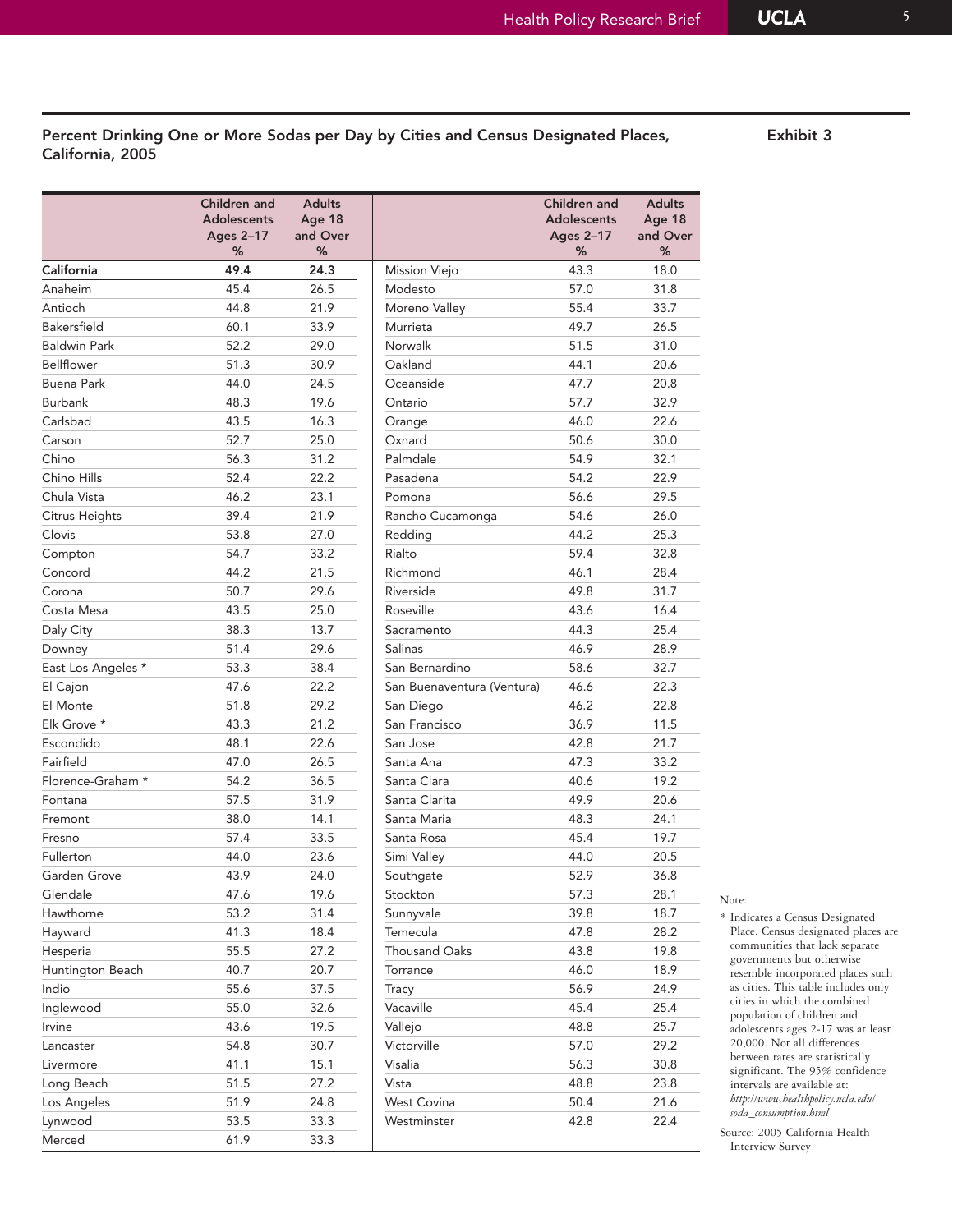soda per day ranged from 37% in San Francisco to 62% in Merced. Among adults, the percent drinking at least one soda per day ranged from 12% in San Francisco to 38% in East Los Angeles.

## **Conclusions**

In California, 62% of adolescents ages 12-17 and 41% of children ages 2-11 drink at least one soda or other sweetened beverage every day. In addition, nearly one out of four adults (24%) drink soda every day and 36% drink soda occasionally. This amounts to 10.7 million Californians over the age of one who drink at least one soda each day. This soda consumption greatly increases the amount of added sugar and other caloric sweeteners in the diet of Californians without contributing substantially to the nutritional needs of the population.

For both adults and adolescents, the prevalence of overweight and obesity is higher among those who drink one or more sodas or other sweetened beverages every day than among those who do not. Among adults, even after adjusting for race and household income, those who drink one or more sodas each day are 27% more likely to be overweight or obese than adults who do not drink soda. These findings are consistent with other research.38 Additionally, childhood eating habits and weight status are important determinants of health as adults.<sup>7, 29, 30</sup> Taken together, these findings suggest a number of potential benefits from reducing soft drink consumption including reduced risk of obesity, improved dietary intake and reduced risk of diabetes.

## Data Source and Methods

This policy brief examines geographical variation in soda consumption among children, adolescents and adults in California as well as its association with overweight and obesity among adults and adolescents using data from the 2005 California Health Interview Survey (CHIS 2005). All statements in this report that compare rates for one group with another group reflect statistically significant differences  $(p<0.05)$  unless otherwise noted. CHIS 2005 completed interviews with over 4,000 adolescents and over 43,000 adults, drawn from every county in the state, in English, Spanish, Chinese (both Mandarin and Cantonese),

Vietnamese and Korean. The California Health Interview Survey is a collaboration of the UCLA Center for Health Policy Research, California Department of Public Health, the California Department of Health Care Services and the Public Health Institute. Funding for the CHIS 2005 statewide survey was provided by the California Department of Health Care Services, The California Endowment, the National Cancer Institute, The Robert Wood Johnson Foundation, the California Children and Families Commission, the California Office of the Patient Advocate, the California Department of Mental Health, the Centers for Disease Control and Prevention (CDC) and Kaiser Permanente. For local funders and other information on CHIS, visit *www.chis.ucla.edu* .

In adults, overweight is defined as a Body Mass Index (BMI) between 25 and 30, while obesity is defined as BMI of 30 or greater. Among adolescents, overweight is defined as having a BMI between the 85th and 95th percentile on the Centers for Disease Control and Prevention's BMI-for-age growth charts, while obesity is defined as having a BMI above the 95th percentile.<sup>39</sup>

Adults and adolescents self-reported their consumption of soda and other sweetened beverages. Adults were asked the following two questions: "During the past month, how many times (per day, per week or per month) did you drink soda such as Coke or 7-Up? Do not include diet soda." and "How many times did you drink fruit-flavored drinks such as lemonade or Sunny Delight? Do not include diet drinks." Responses to these questions were combined and converted to a common metric to estimate daily consumption of soda and other sweetened beverages. Adolescents were asked: "Yesterday, how many glasses or cans of soda such as Coke, or other sweetened drinks such as fruit punch or Sunny Delight did you drink? Do not count diet drinks." For children ages 2-11, the most knowledgeable parent or guardian responded to the following question: "Yesterday, how many glasses or cans of soda such as Coke or other sweetened drinks such as fruit punch or Sunny Delight did (he/she) drink? Do not count diet drinks." For all respondents, consumption of 100% fruit juice was reported in a previous question and is not included in our estimates of sweetened beverage consumption.

We used small-area estimation to generate modelbased estimates of the proportion of adults and children who consume one or more sodas per day for each city.<sup>40, 41</sup> Small-area estimation uses modeling to produce estimates for small geographic areas, such as cities, for which there is not sufficient sample to produce direct estimates. The models are based on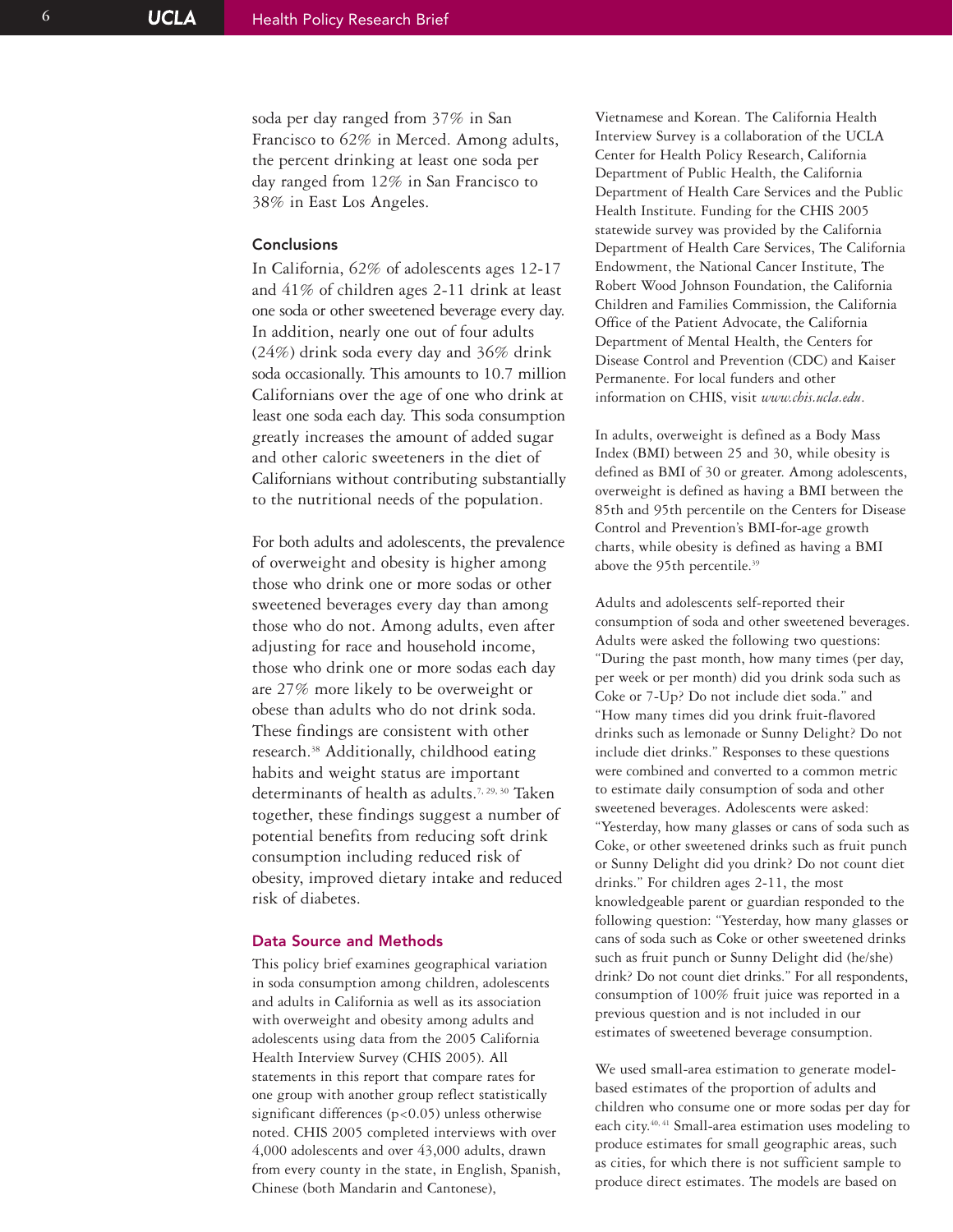individual-level demographic and health outcome data from CHIS 2005 as well as demographic data at the census block group level from the Census and Claritas Inc. To maximize the reliability and validity of the estimates, we present only estimates for cities with a population of at least 20,000 for the age group being modeled. For more information about small-area estimation methodology, see: Yu H, Meng YY, Mendez-Luck CA, Jhawar M, Wallace SP. *Small-Area Estimation of Health Insurance Coverage for California Legislative Districts* .

## Author Information

Susan H. Babey, PhD, is a senior research scientist at the UCLA Center for Health Policy Research. Malia Jones, MPH, is a graduate student researcher at the UCLA Center for Health Policy Research. Hongjian Yu, PhD, is the director for statistical support at the UCLA Center for Health Policy Research. Harold Goldstein, DrPH, is the Executive Director of the California Center for Public Health Advocacy.

## Acknowledgements

The authors wish to thank Theresa Hastert, MPP, Jenny Chia, PhD, Lijie Di, MS, Gwen Driscoll and Celeste Maglan for their assistance. The authors would also like to thank the following individuals for their helpful comments: Stefan Harvey, Assistant Director, the California Center for Public Health Advocacy; Lisa Hershey, MPH, Chief, Coordinating Office for Obesity Prevention, California Department of Public Health; Leslie Mikkelsen, MPH, Managing Director, Prevention Institute; Gail Woodward-Lopez, MPH, RD, Associate Director, Center for Weight and Health, University of California, Berkeley.

#### Funding

Support for this policy brief was provided by a grant from The California Endowment to the California Center for Public Health Advocacy.

#### Suggested Citation

Babey SH, Jones M, Yu H, Goldstein H. *Bubbling Over: Soda Consumption and Its Link to Obesity in California*. UCLA Center for Health Policy Research and California Center for Public Health Advocacy, 2009.

#### Endnotes

- 1 Ogden CL, Carroll MD, Curtin LR, McDowell MA, Tabak CJ, Flegal KM. Prevalence of overweight and obesity in the United States, 1999-2004. *JAMA*. Apr 5 2006;295(13):1549-1555.
- 2 2005 California Health Interview Survey.
- 3 Babey SH, Grant D, Brown ER. *Adult Smoking Rate Declines, While Asthma, Diabetes and Obesity Rates Rise*. Los Angeles: UCLA Center for Health Policy Research; Nov 2006.
- 4 *The Economic Costs of Overweight, Obesity, and Physical Inactivity Among California Adults – 2006* (July 2009). The California Center for Public Health Advocacy.
- 5 Finkelstein EA, Fiebelkorn IC, Wang G. State-level estimates of annual medical expenditures attributable to obesity. *Obesity Research*. Jan 2004;12(1):18-24.
- 6 Freedman DS, Mei Z, Srinivasan SR, Berenson GS, Dietz WH. Cardiovascular risk factors and excess adiposity among overweight children and adolescents: the Bogalusa Heart Study. *Journal of Pediatrics*. Jan 2007;150(1):12-17 e12.
- 7 Guo SS, Wu W, Chumlea WC, Roche AF. Predicting overweight and obesity in adulthood from body mass index values in childhood and adolescence. *American Journal of Clinical Nutrition*. Sep 2002;76(3):653-658.
- 8 Must A, Spadano J, Coakley EH, Field AE, Colditz G, Dietz WH. The disease burden associated with overweight and obesity. *JAMA*. Oct 27 1999;282(16):1523-1529.
- 9 Ogden CL, Yanovski SZ, Carroll MD, Flegal KM. The epidemiology of obesity. *Gastroenterology*. May 2007;132(6):2087-2102.
- 10 French SA, Lin B-H, Guthrie JF. National trends in soft drink consumption among children and adolescents age 6 to 17 years: Prevalence, amounts, and sources, 1977/1978 to 1994/1998. *Journal of the American Dietetic Association*. 2003;103(10):1326-1331.
- 11 Harnack L, Stang J, Story M. Soft Drink Consumption Among U.S. Children and Adolescents: Nutritional Consequences. *Journal of the American Dietetic Association* . 1999;99(4):436-441.
- 12 Malik VS, Schulze MB, Hu FB. Intake of sugarsweetened beverages and weight gain: a systematic review. *American Journal of Clinical Nutrition*. Aug 2006;84(2):274-288.
- 13 Schulze MB, Manson JE, Ludwig DS, et al. Sugarsweetened beverages, weight gain, and incidence of type 2 diabetes in young and middle-aged women. *JAMA* . Aug 25 2004;292(8):927-934.
- 14 Ludwig DS, Peterson KE, Gortmaker SL. Relation between consumption of sugar-sweetened drinks and childhood obesity: a prospective, observational analysis. *The Lancet*. 2001;357(9255):505-508.
- 15 Giammattei J, Blix G, Marshak HH, Wollitzer AO, Pettitt DJ. Television watching and soft drink consumption: associations with obesity in 11- to 13-yearold schoolchildren. *Archives of Pediatric and Adolescent Medicine*. Sep 2003;157(9):882-886.
- 16 Phillips SM, Bandini LG, Naumova EN, et al. Energydense snack food intake in adolescence: longitudinal relationship to weight and fatness. *Obesity Research*. Mar 2004;12(3):461-472.
- 17 LaRowe TL, Moeller SM, Adams AK. Beverage patterns, diet quality, and body mass index of U.S. preschool and school-aged children. *Journal of the American Dietetic Association*. Jul 2007;107(7):1124-1133.
- 18 Welsh JA, Cogswell ME, Rogers S, Rockett H, Mei Z, Grummer-Strawn LM. Overweight among low-income preschool children associated with the consumption of sweet drinks: Missouri, 1999-2002. *Pediatrics*. Feb 2005;115(2):e223-229.
- 19 Dubois L, Farmer A, Girard M, Peterson K. Regular sugar-sweetened beverage consumption between meals increases risk of overweight among preschool-aged children. *Journal of the American Dietetic Association*. Jun 2007;107(6):924-934; discussion 934-925.
- 20 Ebbeling CB, Feldman HA, Osganian SK, Chomitz VR, Ellenbogen SJ, Ludwig DS. Effects of decreasing sugarsweetened beverage consumption on body weight in adolescents: a randomized, controlled pilot study. *Pediatrics*. Mar 2006;117(3):673-680.

**UCLA**